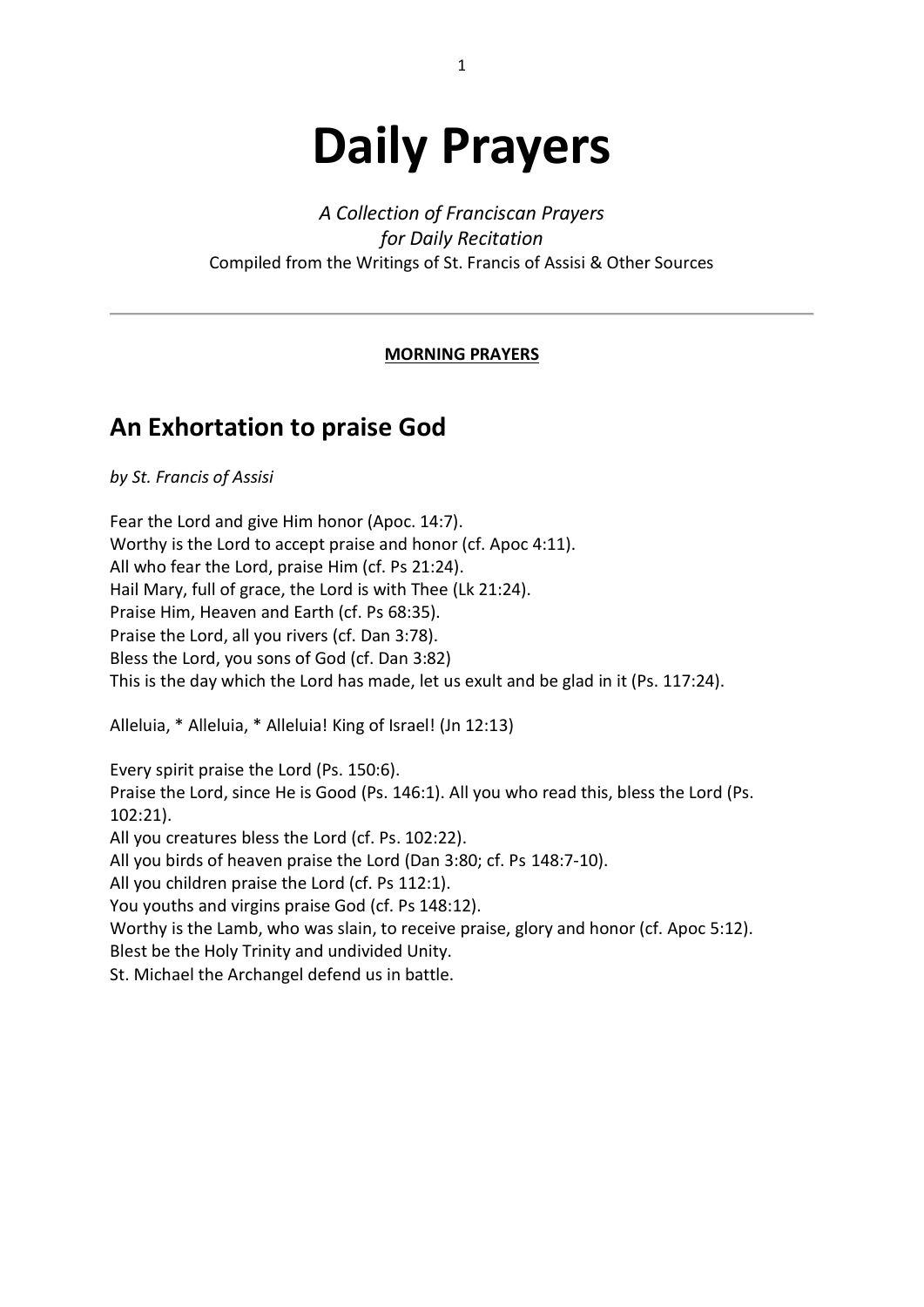# **The Praises of God Most High**

## *by St. Francis of Assisi*

Thou art the Holy Lord, the only God, who works miracles (Ps 76:15).

Thou art strong, Thou art great (cf. Ps 85:10), Thou art the Most High, \* Thou art the Omnipotent King, Thou Holy Father (cf. Jn 17:11) King of Heaven and Earth. (Mt 11:25).

Thou art Three and One Lord, God of gods (cf. Ps 135:2), \* Thou art good, all good, the Highest Good, \* Lord God living and true (cf. 1 Thes 1:9).

Thou art Love; Thou art Wisdom, Thou art humility, \* Thou art patience (Ps 70:5), Thou art Beauty, Thou art gentleness; \* Thou art security, Thou art quiet, Thou art joy; \* Thou art our Hope and gladness, Thou art justice, \* Thou art temperance, Thou art all our riches unto sufficiency.

Thou art beauty, Thou art gentleness, Thou art Protector (Ps 30:5), \* Thou art guard and our defender, \* Thou art fortitude (cf. Ps 42:2), Thou art refreshment.

Thou art our hope, Thou art our faith. Thou art our charity, \* Thou art our entire sweetness, Thou art our eternal life: \* Great and admirable Lord, God Omnipotent, merciful Savior.

# **The Praises to be said at every Hour**

*by St. Francis of Assisi*

Most Holy, Our Father who art in heaven... Glory be...

Holy, holy, holy, Lord God Omnipotent, who is and who was and who is to come (cf. Apoc 4:8):

And let us praise and exalt Him above all throughout the ages.

Worthy are Thou, Lord Our God, to accept praise, glory and honor, and blessing (cf. Apoc 4:11):

 *And ....*

Worthy is the Lamb, who has been slain to accept virtue and riches and wisdom and fortitude and honor and glory and blessing (Apoc 5:12):

 *And ...*

Let us bless the Father and the Son with the Holy Spirit.

 *And ...*

All you works of the Lord bless the Lord (Dan 3:57):

 *And ...*

Recite praise to Our God all you His servants and you who fear God, the very little and the great (cf. Apoc 19:5):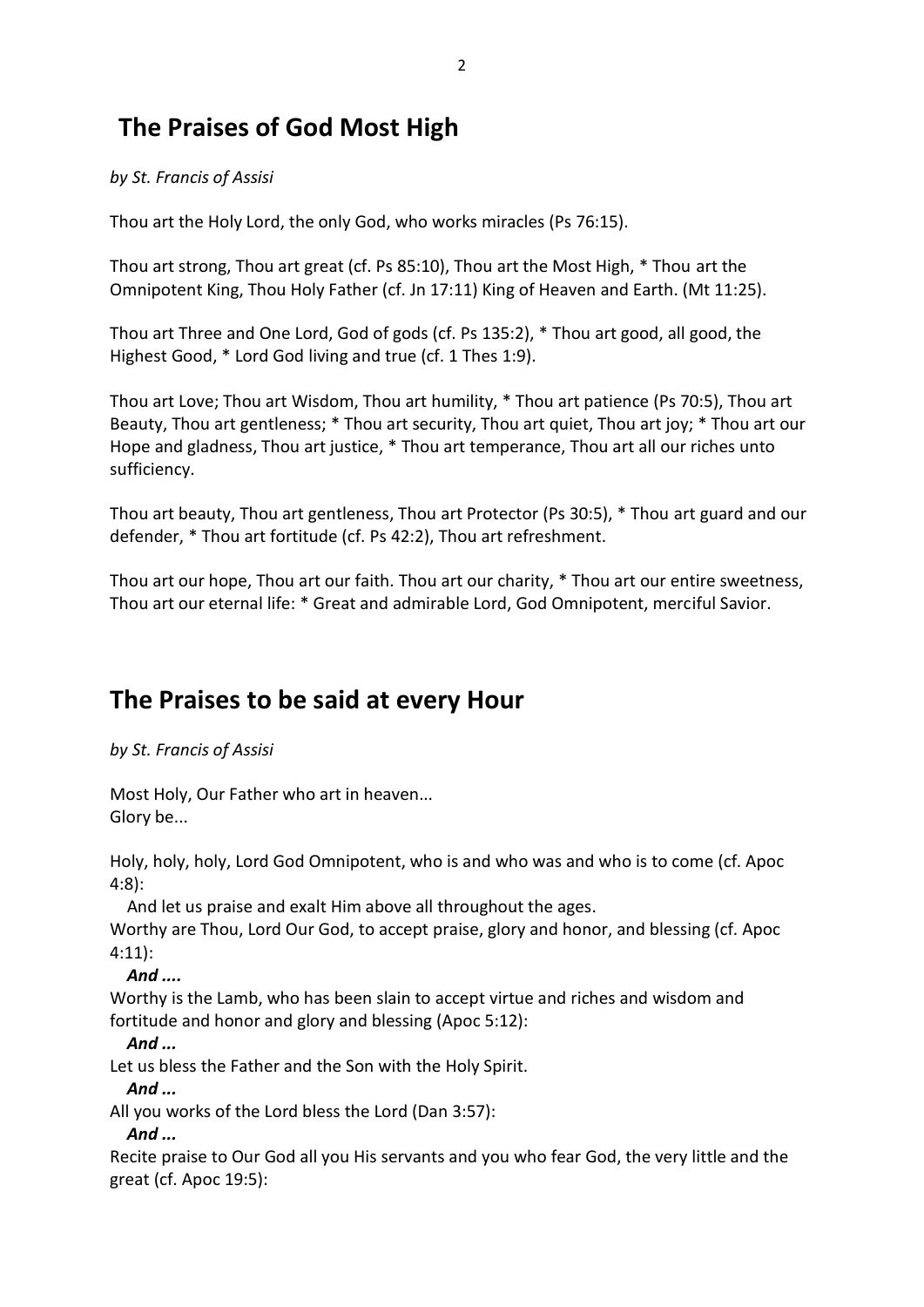*And ...*

Praise Him, the Glorious One, you heavens and earth (cf. Ps 68:35):

 *And ...*

And every creature, which is in Heaven and upon the earth and which is beneath the earth and the sea and those which are in it (cf. Apoc 5:13):

 *And ...*

Glory be to the Father and to the Son and to the Holy Spirit:

 *And ...*

As it was in the beginning, is now, and will be always and unto the ages of ages. Amen.  *And ...*

*Let us pray.*

Omnipotent, Most Holy, Most High, and Highest God, \* all good, Highest Good, wholly good, who alone is good (cf. Lk 18:19), \* to Thee do we render every praise, every glory, every thanks, every honor, every blessing and all goods. \* Let it be. Let it be. Amen.

# **A Salutation to the Blessed Virgin Mary**

*by St. Francis of Assisi*

Hail Lady, Holy Queen, Holy Mary Theotokos, \* who art the Virgin made church and the One elect by the Most Holy Father of Heaven, \* whom He consecrated with His Most Holy beloved Son and with the Holy Spirit, the Paraclete; \* Thou in whom was and is all fulness of grace and every good.

 Hail His Palace; Hail His Tabernacle; Hail His Home.

 Hail His Vestment; Hail His Handmaid; Hail His Mother

And hail all you holy virtues, which through the grace and illumination of the Holy Spirit \* are infused into the hearts of the faithful, \* so that from those unfaithful you make them faithful to God.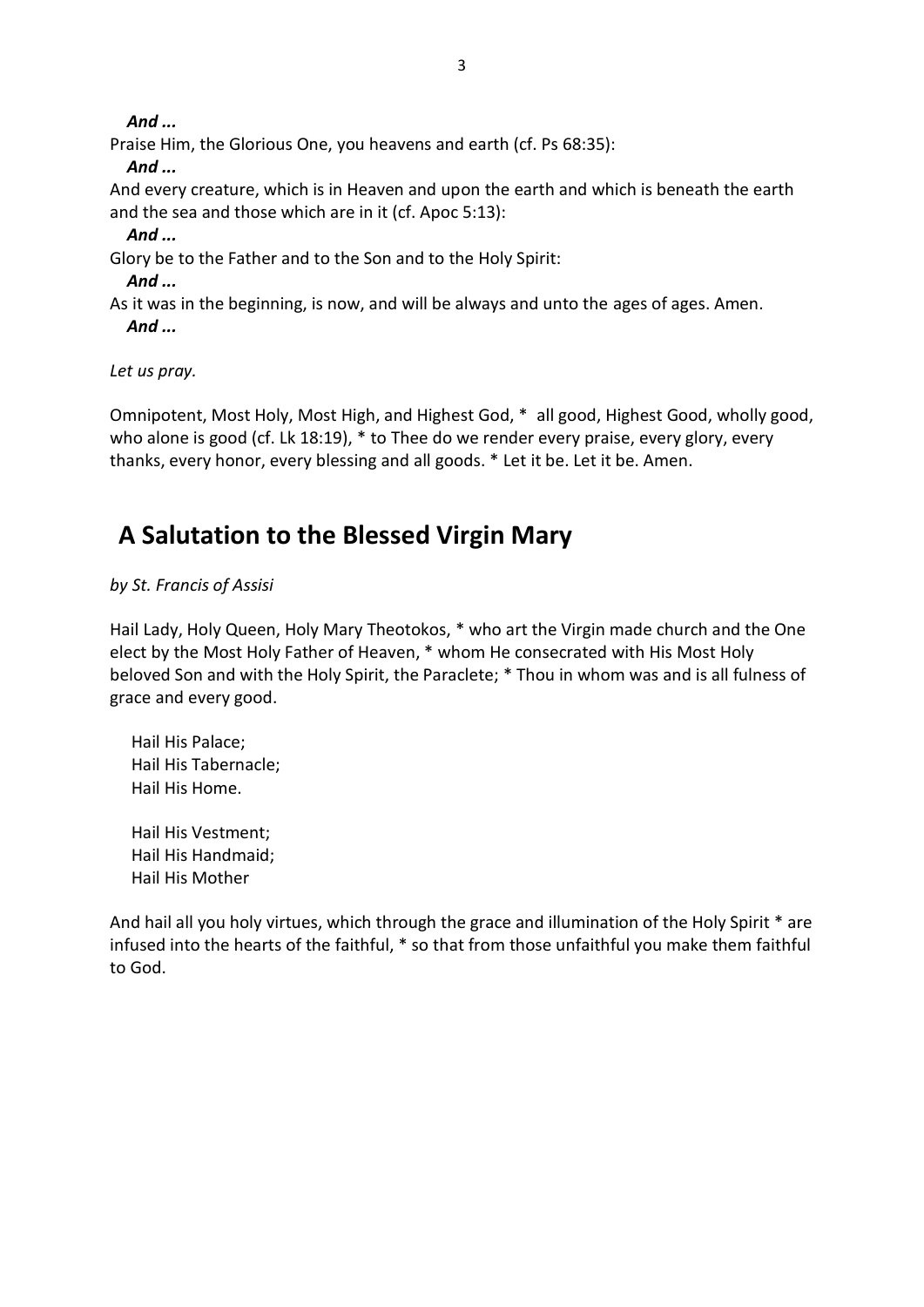## **PRAYERS FOR CHURCH**

## **Prayer on Sighting a Church or Cross**

*by St. Francis of Assisi*

We adore Thee, Lord Jesus Christ, \* and for all Thy churches, which are in the whole world, we also bless Thee, \* because by Thy Holy Cross Thou has redeemed the world, *with Mary*.

# **Prayer on Entering a Church**

*where the Most Blessed Sacrament is reserved*

O Sacred Banquet in which Christ is recieved, \* the memory of His Passion is renewed, \* our souls are filled with grace \* and a pledge of future glory is given to us!

V.: Thou has given them Bread from heaven!

R.: The Bread that has all sweetness within!

*Let us pray.*

O God \* who in this wonderful Sacrament has left us a memorial of Thy Passion, \* grant we beseech Thee, that we may so venerate the Sacred Mysteries of Thy Body and Blood, \* as to come to experience the Fruit of Thy redemption, \* who livest and reignest forever and ever. Amen.

# **A Spiritual Communion**

*Together with Mary*

O Immaculate Queen of Heaven and Earth, Mother of God and Mediatrix of every grace: \* I believe that Thy dearly beloved Son, Our Lord Jesus Christ, \* is truly, really, and substantially contained in the Most Blessed Sacrament. \* I love Him above all things and I long to receive Him into my heart. \* Since I cannot now receive Him sacramentally, be so good as to place Him spiritually in my soul.

O my Jesus, I embrace Thee as One who has already come, \* and I unite myself entirely to Thee. \* Never permit me to be separated from Thee. Amen.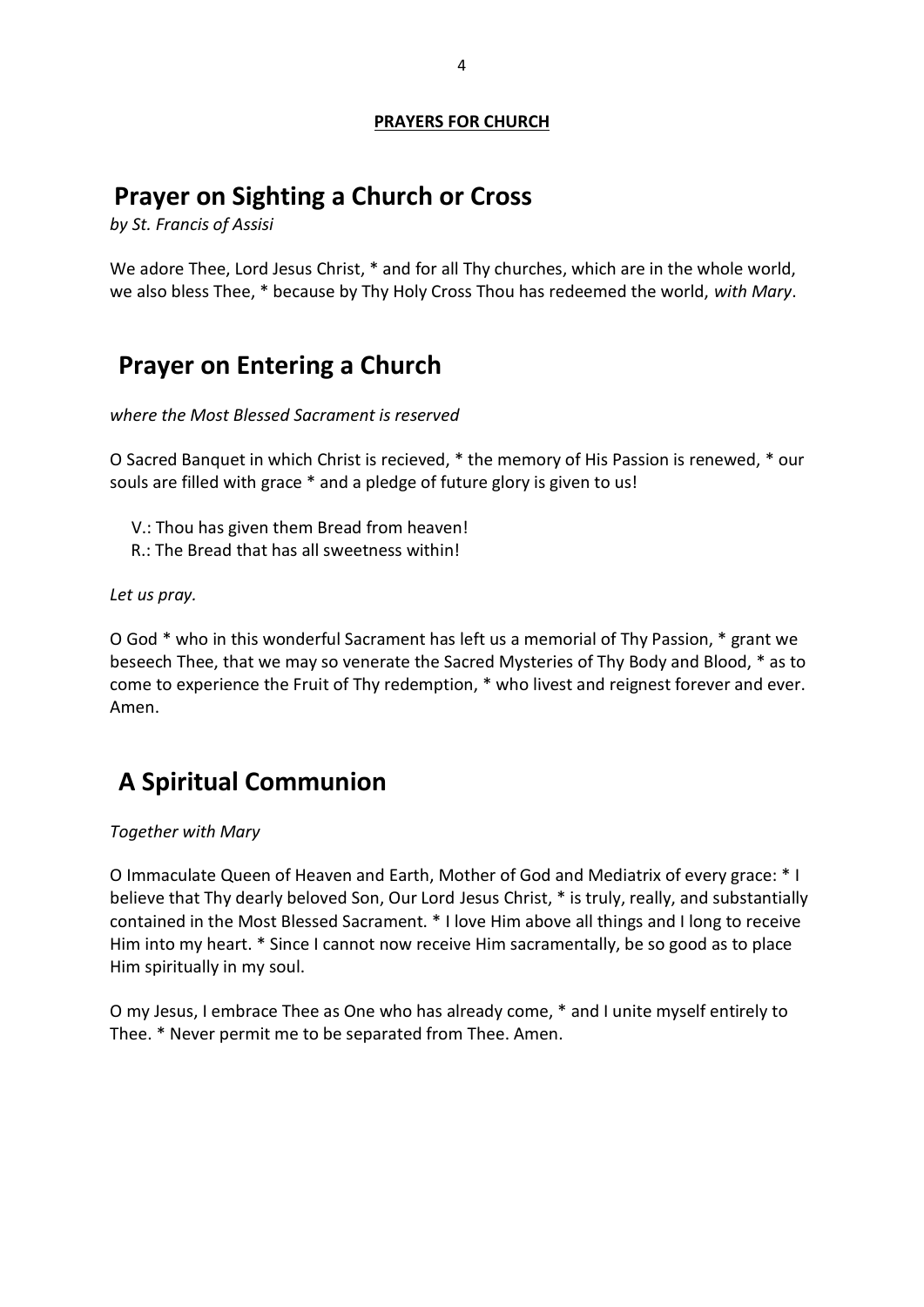## **A Prayer before a crucifix**

#### *by St. Francis of Assisi*

Most High, glorious God, \* enlighten the shadows of my heart, \* and grant unto me a right faith, a certain hope and perfect charity, \* sense and understanding, Lord, \* so that I may accomplish Thy holy and true command.

## **Prayer of Thankgiving After Mass**

#### *by St. Bonaventure*

Pierce, O most sweet Lord Jesus, \* my inmost soul with the most joyous and healthful wound of Thy love, and with true, calm and most holy apostolic charity, \* that my soul may ever languish and melt with entire love and longing for Thee, \* may yearn for Thee and for Thy courts, may long to be dissolved and to be with Thee. \* Grant that my soul may hunger after Thee, the Bread of Angels, the refreshment of holy souls, \* our daily and supersubstantial bread, having all sweetness and savor and every delightful taste. \* May my heart ever hunger after and feed upon Thee, Whom the angels desire to look upon, \* and may my inmost soul be filled with the sweetness of Thy savor; \* may it ever thirst for Thee, the fountain of life, the fountain of widsom and knowledge, the fountain of eternal light, \* the torrent of pleasure, the fulness of the house of God; \* may it ever compass Thee, seek Thee, find Thee, \* run to Thee, come up to Thee, meditate on Thee, \* speak of Thee, and do all for the praise and glory of Thy Name, \* with humility and discretion, with love and delight, with ease and affection, with perseverence to the end; \* and be Thou alone ever my hope, my entire confidence, my riches, my delight, \* my pleasure, my joy, my rest and tranquility, \* my peace, my sweetness, my food, my refreshment, \* my refuge, my help, my wisdom, \* my portion, my possession, my treasure; \* in Whom may my mind and my heart be fixed and firm and rooted immovably forever. Amen.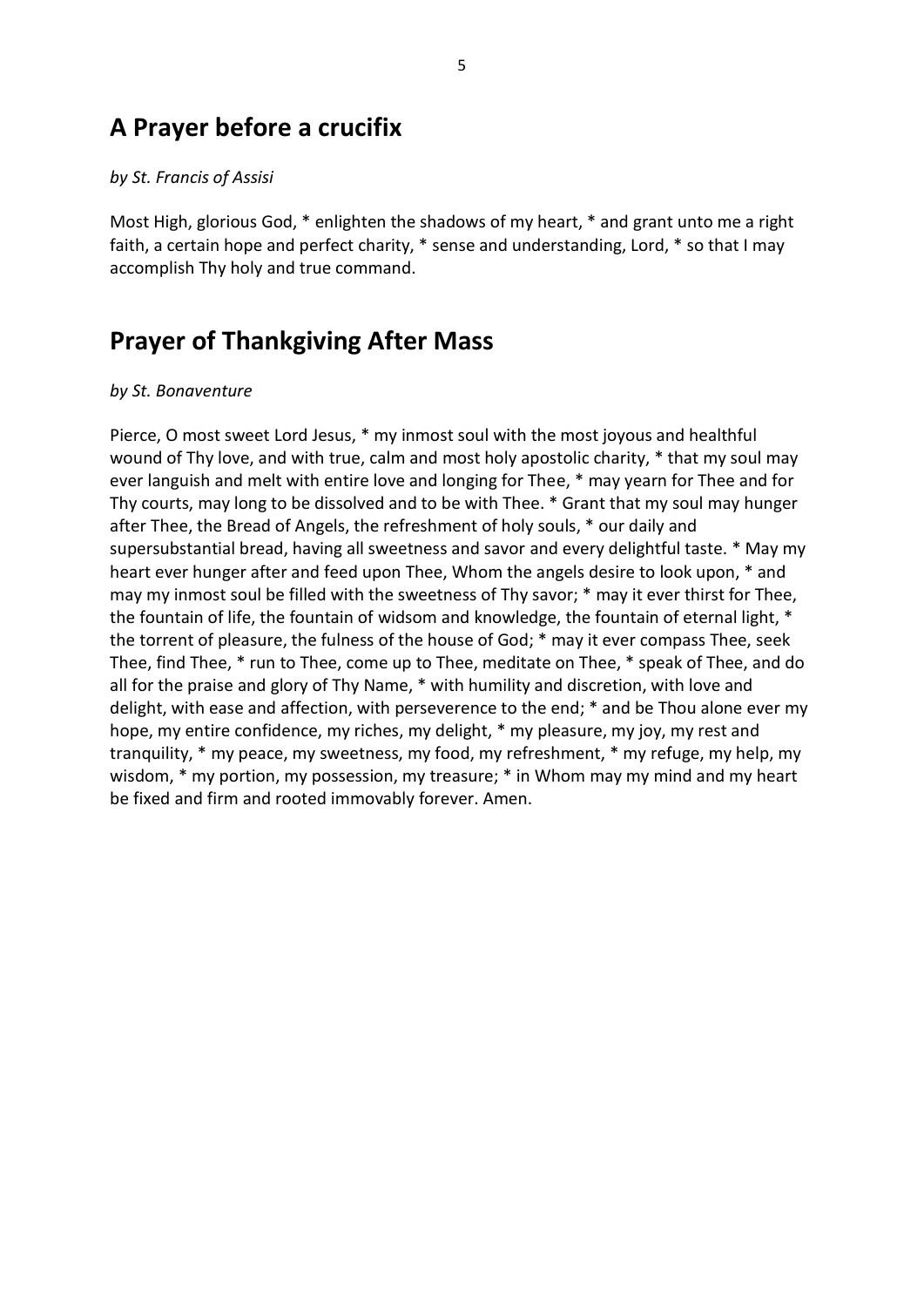## **NIGHT PRAYERS**

# **Prayer for Final Perseverance**

## *by St. Francis of Assisi*

Omnipotent, Eternal, just and merciful God, \* grant to us wretches that doing for Thy very own sake, what we know Thou doest want, \* and always wanting, what pleases Thee, \* as ones interiorly cleansed, interiorly illumined, and inflamed with the fire of the Holy Spirit, \* we may be able to follow the footsteps of Thy Beloved Son, Our Lord Jesus Christ,  $*$  and attain to Thee, Most High, by Thy grace alone, \* who in perfect Trinity and simple Unity live and reign and are glorified as the omnipotent God, through all the ages of ages. Amen.

# **A Spiritual Communion at the End of the Day**

#### *by. St. Conrad of Parzham*

I have come to spend a few moments with Thee, O Jesus, \* and in spirit I prostrate myself in the dust before Thy Holy Tabernacle \* to adore Thee, my Lord and God, in deepest humility. \* Once more a day has come to its close, dear Jesus, \* another day which brings me nearer to the grave and my beloved heavenly home. \* Once more, O Jesus, my heart longs for Thee, the true Bread of Life, which contains all sweetness and relish. \* O my Jesus, mercifully grant me pardon for the faults and ingratitude of this day, \* and come to me to refresh my poor heart which longs for Thee. \* As the hart pants for the waters, as the parched earth longs for the dew of heaven, even so does my poor heart long for Thee, Thou Fount of Life. \* (*moment of silence*) \* I love Thee, O Jesus, I hope in Thee, \* I love Thee, and out of love for Thee I regret sincerely all my sins. \* May Thy peace and Thy benediction be mine now and always and for all eternity. Amen.

## **Prayer for the Restoration and Unity of Holy Mother Church**

O Immaculate Mother of God and Our Mother Mary, \* Mediatrix of every grace and Corredemptrix of mankind: \* as Thou didst gaze upon Thy Most Beloved Son, filled with suffering and ignominy upon His Holy Cross, \* on account of His most tender and loving compassion for us poor sinners, \* deign in Thy great Maternal sollicitude for us Thy children, to obtain from Him every grace and mercy, \* so that fortified in the unity of the One True Faith and restored to the bonds of charity and authentic worship, \* His Virgin Bride, Our Mother the Church, may once again offer to the Eternal Father, \* through the ministry of His sacred priests, \* the holy, immaculate, and pure offering of His Body and Blood, \* in propitiation for our sins and those of the whole world. \* We ask this through Our Lord Jesus Christ, who livest and reignest with the Father and the Holy Spirit, God forever and ever. Amen.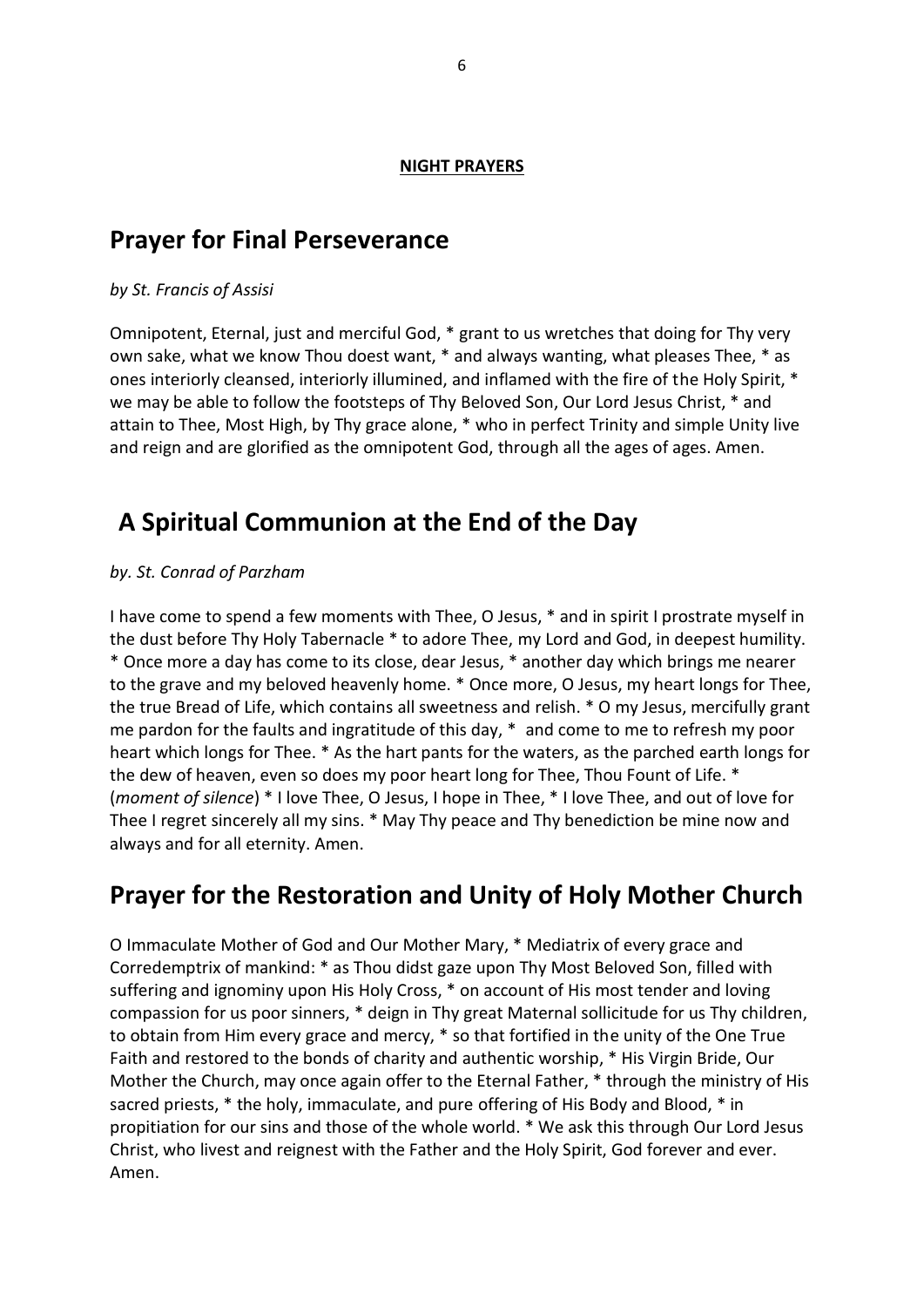# **Prayer to Our Lady before Compline**

## *by St. Francis of Assisi*

Holy Virgin Mary, \* there is none like unto Thee born in the world among women, \* Daughter and Handmaid of the Most High, the Highest King, the heavenly Father, \* Mother of Our Most Holy Lord Jesus Christ, \* Spouse of the Holy Spirit: \* pray on our behalf with St. Michael the Archangel and all the Virtues of Heaven and all the Saints \* before Thy Most Holy Beloved Son, the Lord and Master. — Glory to the Father. As it was.

# **Exposition of the Our Father**

## *by St. Francis of Assisi*

O Most Holy **Our Father**: Creator, Redeemer, Consoler and Our Savior.

**Who art in Heaven**: in the Angels and in the Saints; enlightening them unto knowledge, because Thou, Lord, art Light; inflaming them unto love, because Thou, Lord, art Love; indwelling and filling them unto blessedness, because Thou, Lord, art the Highest Good, the Eternal One, from whom is every good, without whom nothing is good.

**Hallowed be Thy Name**: may the knowledge of Thee in us be made bright, so that we may know, what is the breadth (cf. Ep 3:18) of Thy benefactions, the length of Thy promises, the sublimity of Thy Majesty and the depth of Thy judgments.

**Thy Kingdom come**: so that Thou may reign in us by grace and make us come unto Thy Kingdom, where vision of Thee is made manifest, love of Thee made perfect, company with Thee blessed, enjoyment of Thee everlasting.

**Thy will be done on earth as it is in Heaven**: so that we may love Thee with our whole heart (cf. Lk 10:27) by thinking of Thee always, with our whole soul by desiring Thee always, with our whole mind directing unto Thee all our intentions, by seeking Thy honor in all things and with all our strength by expending all our strength and sense of soul and body in submission to Thy love and not in anything else; and may we love our neighbors even as our very selves by drawing all to Thy love to the extent of our strength, by rejoicing over the good things of others just as over our own and by compassionating (them) in evils and by giving offense to no one (cf. 2 Cor 6:3).

**Give us this day**, Thy Beloved Son, Our Lord Jesus Christ, **our daily Bread**: to remember and understand and reverence the love, which He had for us, and those things, which He said, did, or endured on our behalf.

**And forgive us our debts**: by Thy ineffable mercy, through the virtue of the Passion of Thy Beloved Son and by the merits and intercession of the Blessed Virgin and all Thy elect.